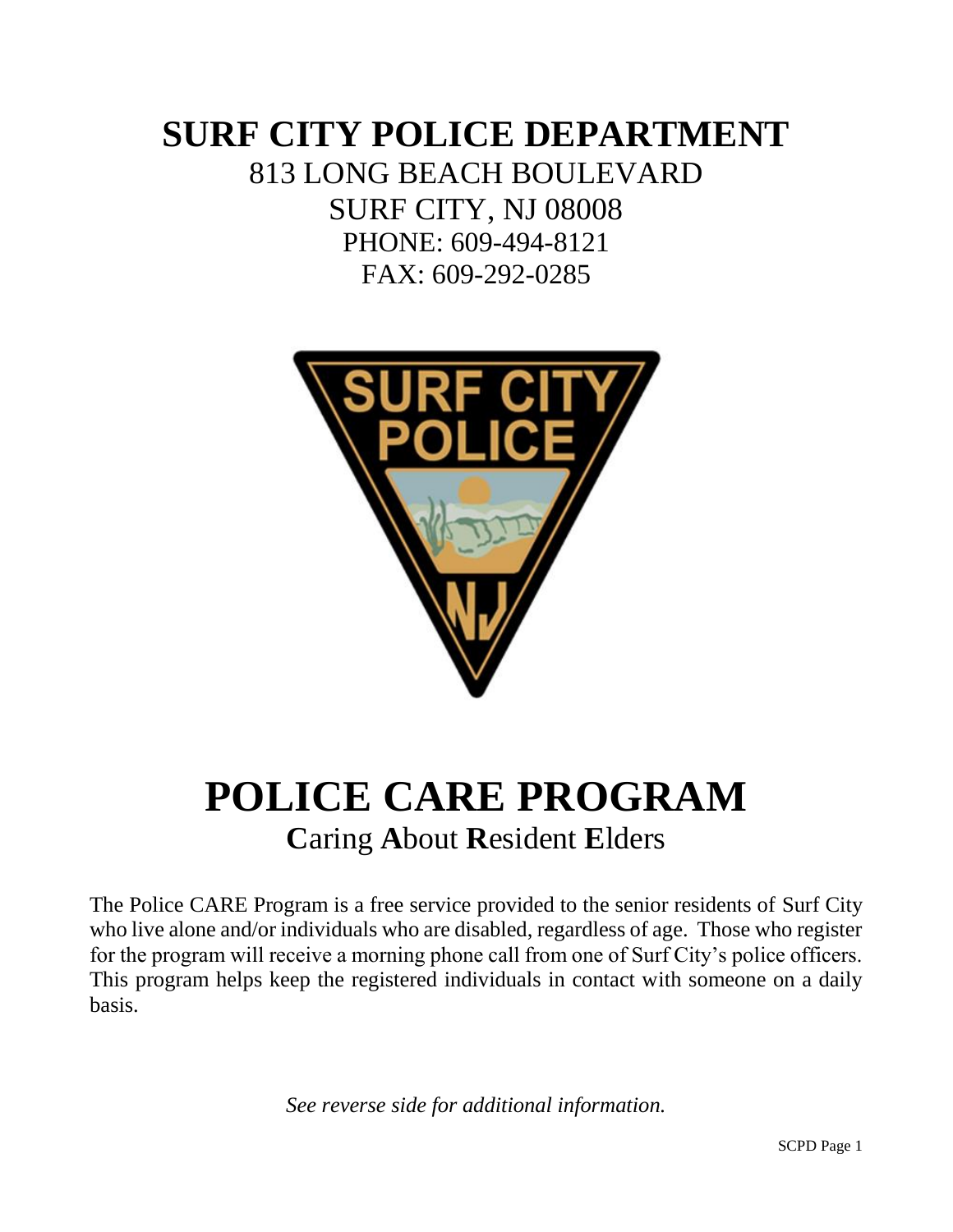#### **SURF CITY POLICE DEPARTMENT** POLICE CARE PROGRAM



Every morning, 365 days a year, someone from the Surf City Police Department will call the individuals registered for the Police CARE Program. If the officer is unable to make contact with the individual by telephone, an officer will respond to their home to check on their well-being.

To register for the Police CARE Program, complete the attached form and return it to the Surf City Police Department.

> Surf City Police Department 813 Long Beach Boulevard Surf City, NJ 08008

- $\triangleright$  If you need assistance filling out the form, contact the police department's non-emergency line at 609-494-8121 and an officer will come to your home and help you complete the paperwork.
- Once the completed form is received, you will be added to our daily call list. **You can expect a daily phone call from one of our officers between the hours of 8:30am and 9:00am.** 
	- o In the event our officers are unable to call during the normal timeframe, they will call as soon as they are available. You can also call our non-emergency line at 609-494- 8121 and let our dispatchers know that you are "ok."
- $\triangleright$  If you will not be home on a certain day during the designated call time (ex. doctor's appointment, church, etc.), please let our officers know at least a day in advance and/or call our police non-emergency line and tell the dispatchers the day of.
- In the event that you do not answer your telephone, an officer **will** respond to your home to check on your well-being. **If necessary, the officer will enter your home.**
- $\triangleright$  If at any point in time you wish to be removed from the daily call list, you must notify the police department of such in writing.

### IN CASE OF AN EMERGENCY DIAL 9-1-1 **SURF CITY POLICE DEPARTMENT**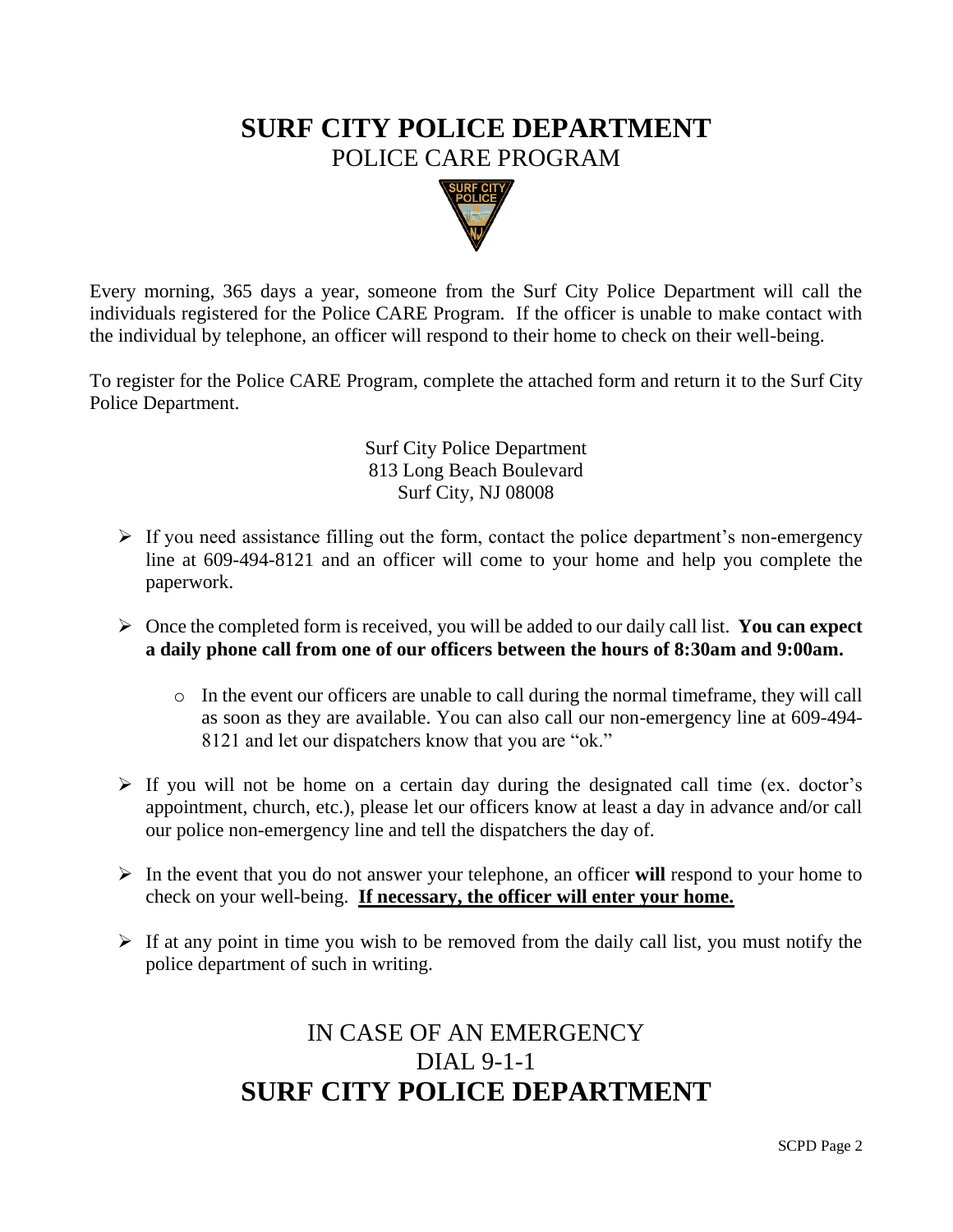### POLICE CARE PROGRAM



| PERSONAL INFORMATION:                                                                                                                                           |                                                                                      |  |  |
|-----------------------------------------------------------------------------------------------------------------------------------------------------------------|--------------------------------------------------------------------------------------|--|--|
|                                                                                                                                                                 |                                                                                      |  |  |
|                                                                                                                                                                 |                                                                                      |  |  |
|                                                                                                                                                                 |                                                                                      |  |  |
|                                                                                                                                                                 |                                                                                      |  |  |
|                                                                                                                                                                 | IF APPLICABLE, PLEASE LIST VEHICLE INFORMATION BELOW (LICENSE PLATE, MAKE, MODEL):   |  |  |
|                                                                                                                                                                 | PLEASE LIST PET INFORMATION BELOW (TYPE, BREED, INDOOR OR OUTDOOR, FRIENDLY OR NOT): |  |  |
| PHYSICAL DESCRIPTION:                                                                                                                                           |                                                                                      |  |  |
|                                                                                                                                                                 | HEIGHT: WEIGHT: WEIGHT: HAIR COLOR: EYE COLOR: __________________________________    |  |  |
|                                                                                                                                                                 |                                                                                      |  |  |
| <b>MEDICAL INFORMATION:</b>                                                                                                                                     |                                                                                      |  |  |
|                                                                                                                                                                 |                                                                                      |  |  |
|                                                                                                                                                                 | PLEASE LIST MEDICAL CONDITIONS AND/OR PERTINENT HISTORY BELOW:                       |  |  |
| <u> 1989 - Johann Barn, mars ann an t-Amhain ann an t-Amhain ann an t-Amhain an t-Amhain an t-Amhain an t-Amhain </u><br>PLEASE LIST CURRENT MEDICATIONS BELOW: |                                                                                      |  |  |
| <b>NEXT OF KIN:</b>                                                                                                                                             |                                                                                      |  |  |
|                                                                                                                                                                 |                                                                                      |  |  |
|                                                                                                                                                                 |                                                                                      |  |  |
|                                                                                                                                                                 |                                                                                      |  |  |
|                                                                                                                                                                 |                                                                                      |  |  |
|                                                                                                                                                                 |                                                                                      |  |  |
|                                                                                                                                                                 |                                                                                      |  |  |